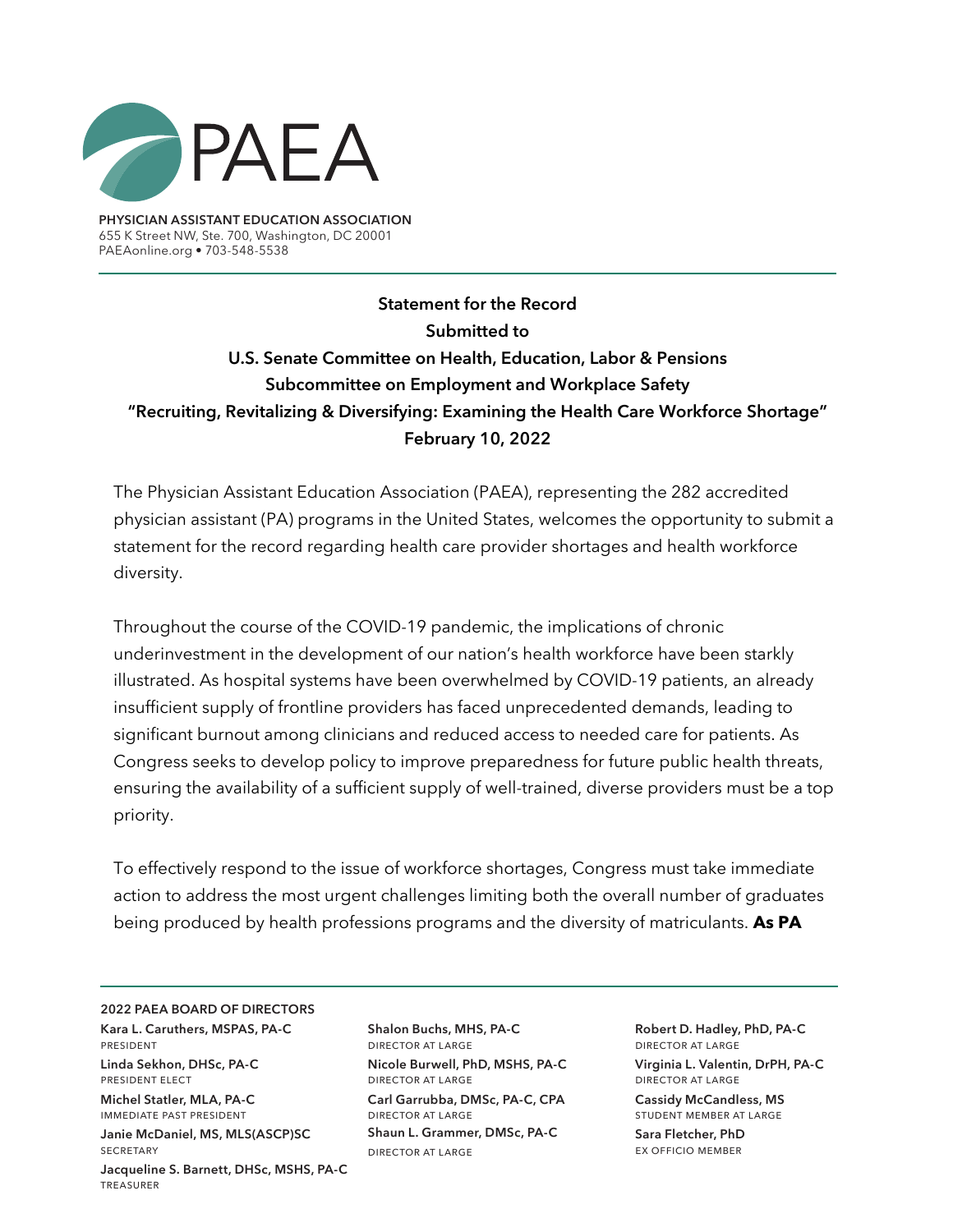

**programs have sought to expand, the most challenging barrier that they have consistently encountered is the availability of clinical training sites necessary for students to complete their required rotations.** As a condition of graduation, every PA student is required to complete a series of clinical training experiences in family medicine, emergency medicine, internal medicine, surgery, pediatrics, women's health, and behavioral/mental health. According to a recent survey of PA programs, however, more than 85% of respondents indicated that their clinical training sites are now taking fewer students than prior to the pandemic.<sup>1</sup> This dramatic reduction in clinical education capacity threatens the ability of PA programs to meet the demand of health systems for graduates and must be addressed to reduce projected shortages.

Beyond addressing clinical education limitations, PAEA strongly supports congressional action to help develop pathways to PA education for underrepresented minority (URM) students. According to PAEA's most recent Student Report, only 3.9% of first-year PA students identified as Black or African American while 9.1% identified as Hispanic or Latino as of 2019.<sup>2</sup> Federal policy can play a critical role in addressing the barriers that have long prevented URM students from matriculating into PA programs, successfully graduating, and providing care to the communities most in need.

To address these challenges, PAEA has endorsed legislation in both the House and Senate. PAEA would encourage the subcommittee to advance the following legislation that has been introduced in the Senate and integrate that which has been introduced in the House into broader legislative proposals.

## *The Perinatal Workforce Act (S. 287)*

To combat significant rates of maternal morbidity and mortality among Black women, Senators Tammy Baldwin and Jeff Merkley introduced the Perinatal Workforce Act in 2021. This bill is intended to ensure the provision of culturally competent care by facilitating the

<sup>1</sup> Physician Assistant Education Association. (2021). *COVID-19 Rapid Response Report 3*. https://paea.edcast.com/insights/ECL-c621408d-c82a-43f5-a067-75a03494d8be.

<sup>2</sup> Physician Assistant Education Association. (2020). *By the Numbers: Student Report 4: Data from the 2019 Matriculating Student and End of Program Surveys*. https://paeaonline.org/wpcontent/uploads/imported-files/student-report-4-updated-20201201.pdf.